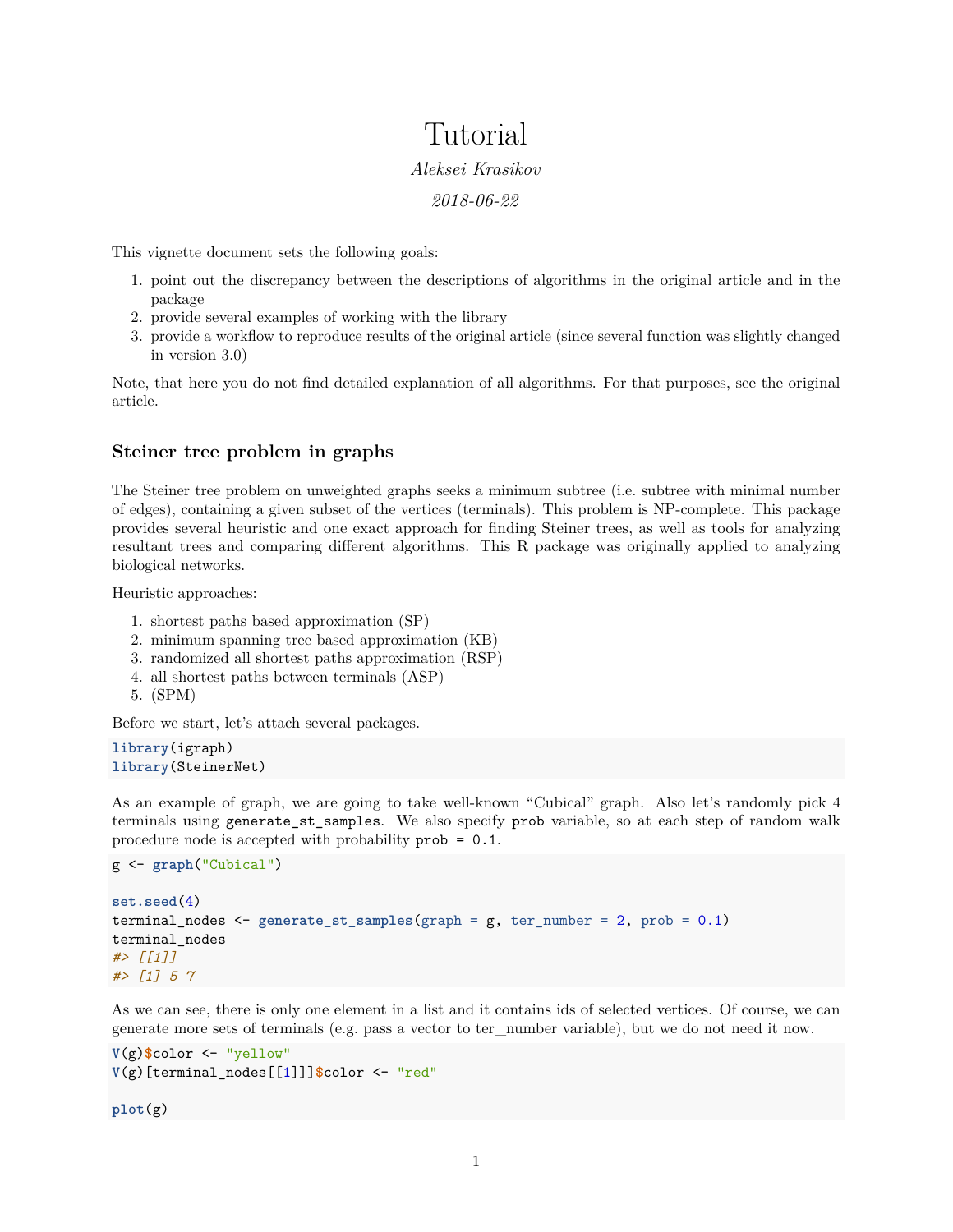

# **Shortest paths based approximation (SP)**

repeattimes, and merge variables are ignored for "SP".

```
steinertree(type = "SP", terminals = terminal_nodes[[1]],
            graph = g, color = FALSE, merge = FALSE)
#> [[1]]
#> IGRAPH c15fe09 UN-- 3 2 -- Cubical
#> + attr: name (g/c), color (v/c), name (v/c)
#> + edges from c15fe09 (vertex names):
#> [1] 5--6 6--7
```
**Note, that in 3.0 version (as well as in 2.0 version) Steiner trees with different randomly chosen start nodes are not repetitively constructed, as it is written in article.** This can be done by hand as follows:

```
tree_list <- c()
for (i in 1:20)
       tree_list[[i]] <- steinertree(type = "SP", terminals = terminal_nodes[[1]],
                                      graph = g, color = FALSE, merge = FALSE)
# calculate sizes of trees
tree_list_len <- unlist(lapply(tree_list, function (x) length(E(x[[1]]))))
# select trees with minimal size
index <- which(tree_list_len == min(tree_list_len))
```
# **Minimum spanning tree based approximation (KB)**

```
repeattimes, and merge variables are ignored for "KB".
steinertree(type = "KB", terminals = terminal_nodes[[1]],
            graph = g, color = FALSE, merge = FALSE)
#> [[1]]
#> IGRAPH cec83e3 UN-- 3 2 -- Cubical
```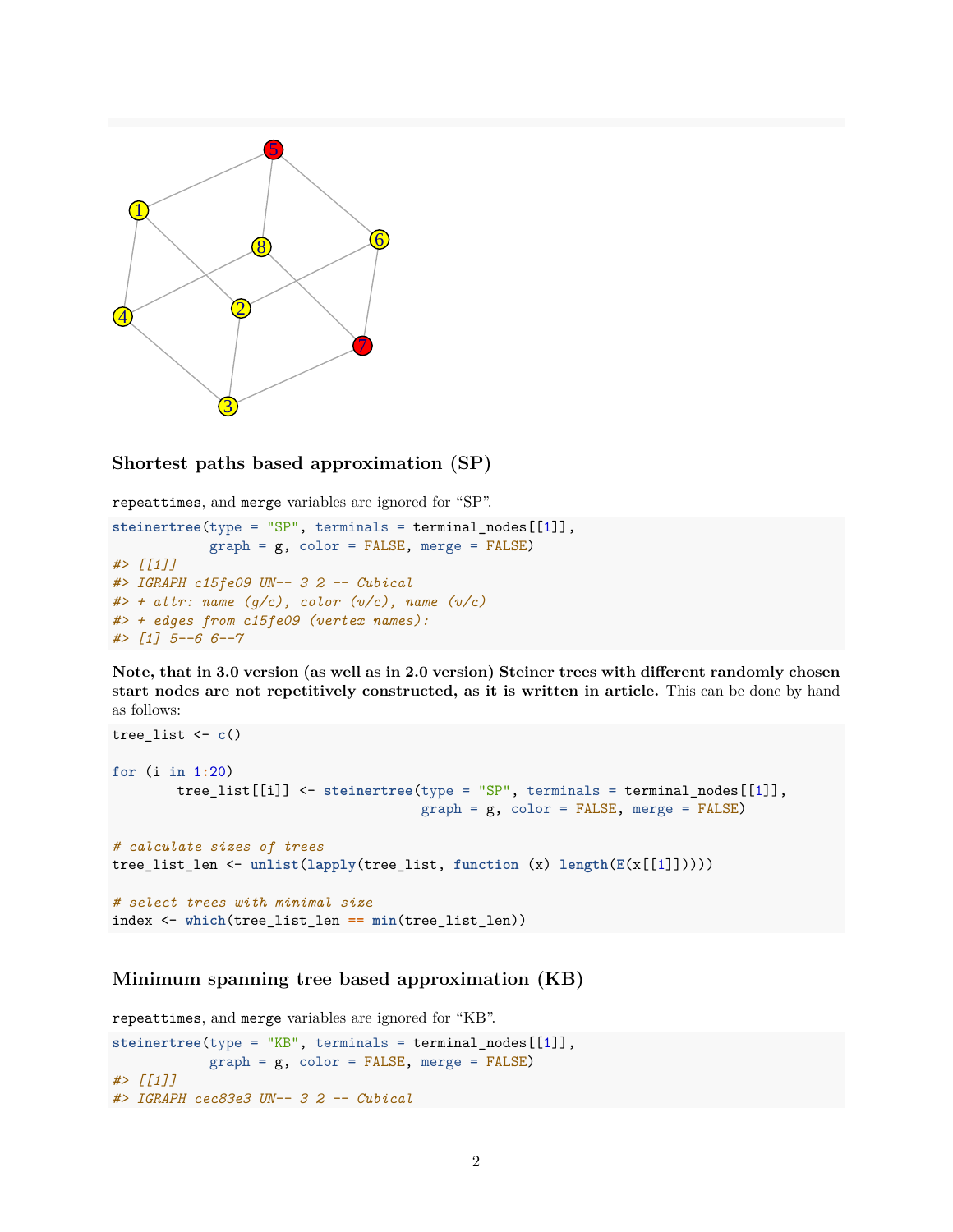```
#> + attr: name (g/c), color (v/c), name (v/c)
#> + edges from cec83e3 (vertex names):
#> [1] 5--8 7--8
```
**Randomized all shortest paths approximation (RSP)**

merge variable is ignored for "RSP".

```
steinertree(type = "RSP", terminals = terminal nodes[[1]],
            graph = g, color = FALSE, merge = FALSE)
#> [[1]]
#> IGRAPH aedc020 UN-- 3 2 -- Cubical
#> + attr: name (g/c), color (v/c), name (v/c)
#> + edges from aedc020 (vertex names):
#> [1] 5--8 7--8
```
#### **All shortest paths between terminals (ASP)**

This method is provided **only for comparison reasons**. In version 2.0 it was hidden, however it is now available for the sake of convenience.

repeattimes, and merge variables are ignored for "ASP".

```
steinertree(type = "RSP", terminals = terminal_nodes[[1]],
            graph = g, color = FALSE, merge = FALSE)
#> [[1]]
#> IGRAPH 0754784 UN-- 3 2 -- Cubical
#> + attr: name (g/c), color (v/c), name (v/c)
#> + edges from 0754784 (vertex names):
#> [1] 5--6 6--7
```
# **Exact algorithm (EXA)**

Note, that this method can find multiple exact solutions, if they exist. In the following example we specify merge variable equals to FALSE, because we want to get a list of steiner trees.

repeattimes and optimize variables are ignored for "EXA".

```
steinertree(type = "EXA", terminals = terminal_nodes[[1]],
            graph = g, color = FALSE, merge = FALSE)
#> [[1]]
#> IGRAPH bd95f26 UN-- 3 2 -- Cubical
#> + attr: name (g/c), color (v/c), name (v/c)
#> + edges from bd95f26 (vertex names):
#> [1] 5--6 6--7
#>
#> [[2]]
#> IGRAPH dbcb3b0 UN-- 3 2 -- Cubical
#> + attr: name (g/c), color (v/c), name (v/c)
#> + edges from dbcb3b0 (vertex names):
#> [1] 5--8 7--8
```
As we can see, two steiner trees are found.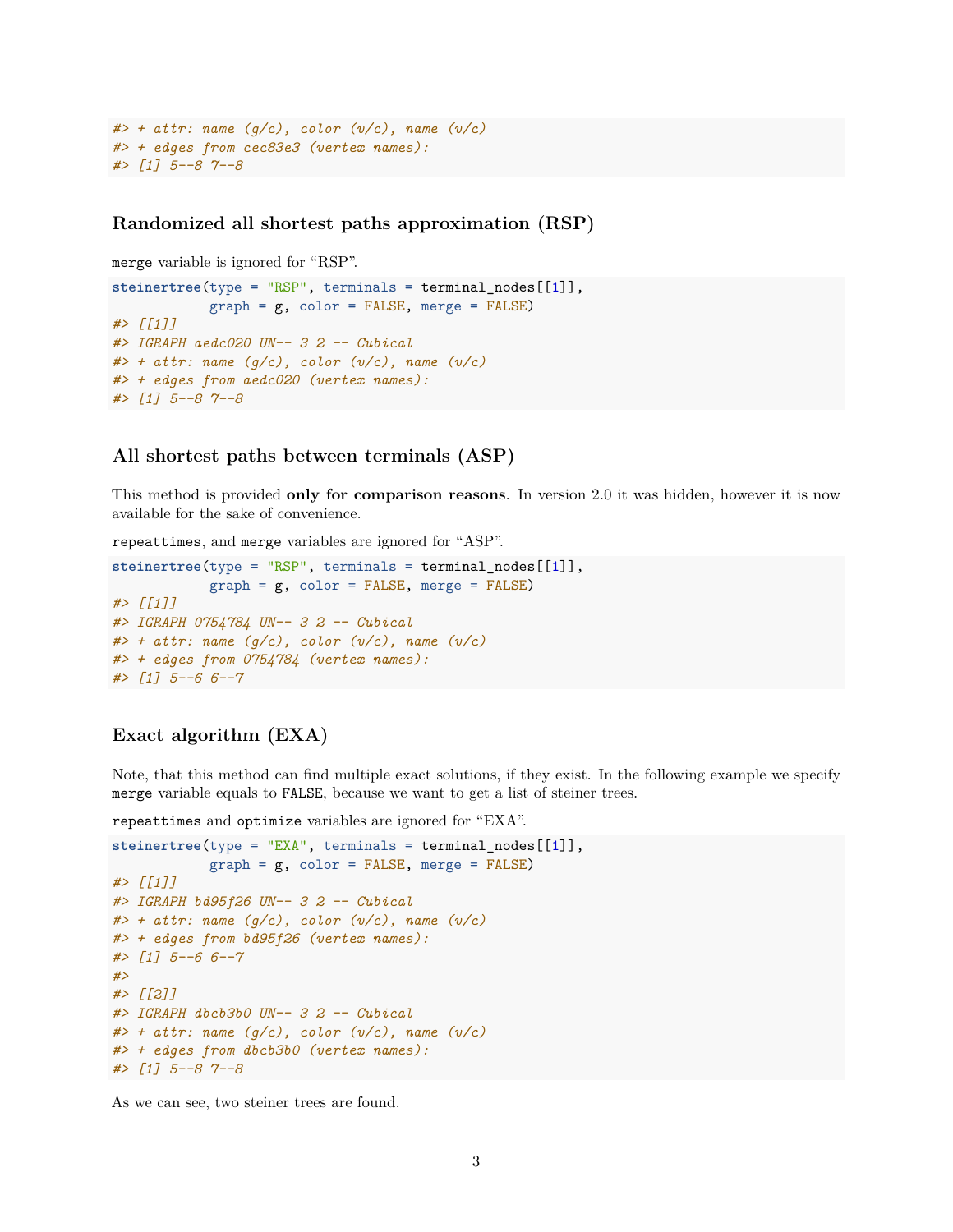# **Sub-graph of merged steiner trees (SPM)**

"SPM" algorithm can return multiple graphs. Note, that in article this method is called "STM".

```
steinertree(type = "SPM", terminals = terminal_nodes[[1]],
            graph = g, color = FALSE, merge = FALSE)
#> [[1]]
#> IGRAPH 108f771 UN-- 3 2 -- Cubical
#> + attr: name (g/c), color (v/c), name (v/c)
#> + edges from 108f771 (vertex names):
#> [1] 5--8 7--8
#>
#> [[2]]
#> IGRAPH db858c5 UN-- 3 2 -- Cubical
#> + attr: name (g/c), color (v/c), name (v/c)
#> + edges from db858c5 (vertex names):
#> [1] 5--6 6--7
```
#### **Optimization of resultant tree**

Optimization means returning the minimum spanning tree on resultant graph and removing all non-terminal nodes of degree one. **Note, that in version 2.0 this function was runned by default for several algorithms.** Again it is explicitly available in version 3.0 for the sake of convenience.

If you want to reproduce results of the article, you need to specify optimize = TRUE for the following algorithms:

- $\bullet$  "SP"
- $\bullet$  "KB"
- $\bullet$  "RSP"
- "SPM"

For "EXA" algorithm this option is ignored. **Note, that in version 2.0 for "ASP" algorithm optimization was not avaliable at all.** It means, that experiments was condacted without further optimization.

### **Article results reproducibility**

For experiments terminal sets of the following size are used:

- 50 sets with 5 randomly selected terminals
- 50 sets with 8 randomly selected terminals
- etc.

All vertices was selected with 0.5 probability. Therefore in generate\_st\_samples you probably passed the following:

```
# in version 2.0
# eval = FALSE
listofterminaltest <- c(5, 8, 15, 50, 70)
repetition \leq rep(x = 0.5, 50)
```
However, simultaneous work with the number of terminals selected and size of sets makes an output of some function too wired. So now you need to specify:

• ter\_number. Each element indicates the number of terminals to be selected and length of vector indecates the number of terminal sets to be picked.